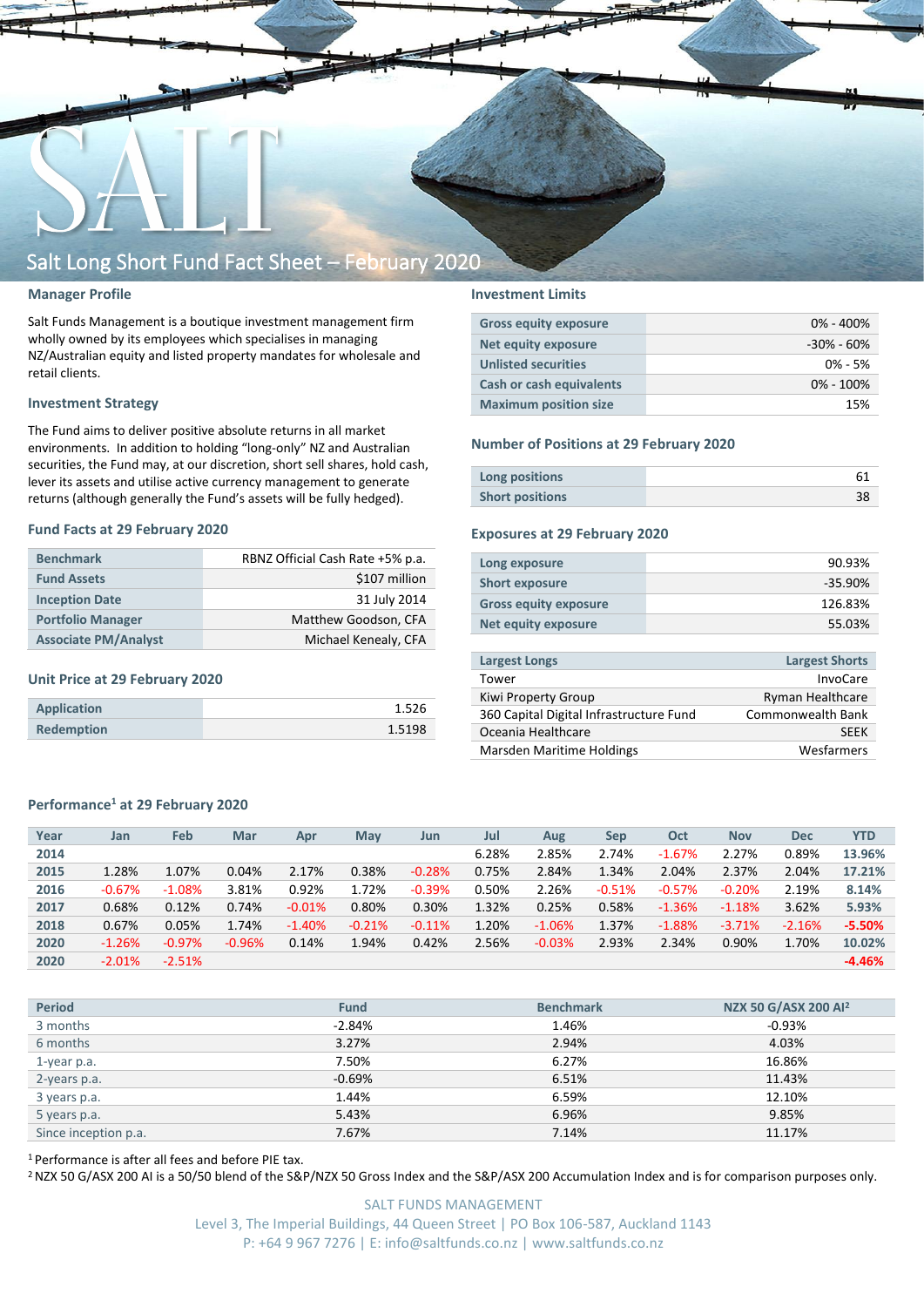### Salt Long Short Fund Fact Sheet February 2020 Page 2 of 5

### **Country Allocation at 29 February 2020 (Gross Equity Exposure) February 2020 Individual Stock Contribution**





#### **Fund Commentary**

Dear Fellow Investor,

February was a tough month for the Fund, with markets gyrating violently on evolving news and views regarding the spread of the Covid-19 virus. Our return of -2.51% after all fees and expenses was disappointing but it did at least provide a degree of shelter from the -3.9% turned in by the NZ index and -7.7% by Australia. Since inception, the Fund has returned +52.0% after all fees and expenses.

We ended the month with record net length of +55.6%, with this being particularly concentrated in a variety of defensive yield names, which heavily underperformed despite a sharp rally in bond yields over the month. As an example, the FTSE-EPRA NAREIT global property stock index fell by -8.7% as investors panicked out. Similarly, gold was man-handled lower by 3.5% on the last day of the month (before promptly bouncing straight back post monthend).

These moves make no fundamental sense and reflect a mad-cap dash for liquidity which we believe will reverse as emergency central bank rate cuts filter through. With Covid-19 posing clear risks to global growth and earnings forecasts, our heavy concentration on high yielding defensives are either unaffected by the virus or benefit from lower bond yields should logically bear fruit at some point.

As Sean Fitzpatrick might say, it was very much a month of two halves. In the first half, ultra-expensive Australian momentum stocks continued their surge from January and spiralled to the upside almost irrespective of whether their earnings season result was good, bad or indifferent. We aggressively shorted when the spiral seemed illogical but in hindsight covered several names a touch early, before the real impact of Covid-19 on markets became apparent. Conversely, our array of low-priced longs generally reported results ahead of our expectations but the market paid little heed to them. Historically, we have been well rewarded for being the only boy marching in step and we will be again.

In the back half of the month, a full-blown panic developed regarding Covid-19 and this saw a dash for liquidity which enveloped anything and everything. Smaller cap stocks gapped down harder than their more expensive larger cap cousins, defensives fell surprisingly hard and even gold stocks came under a heavy counter-intuitive cosh. In NZ, the large cap index fell by - 2.0%, the mid cap index was down -6.7% and the small cap index cratered -10.3%. Size rather than underlying business attributes or valuations was all that mattered in the very short term.

The quest for liquidity could be seen in how even the Carbon Fund (CO2.nz) fell by 7% on the last day of the month even though the underlying carbon price was largely unchanged. We do not own CO2.nz in the Fund but we used this panic to lengthen our net exposures in a number of deeply downtrodden defensive names. As Benjamin Graham once put it, in the short run the market is a voting machine but in the long run it is a weighing machine. Patience will prove the key to navigating the current market ructions.

The decline in the NZ index did not provide much relief in terms of forward valuation multiples, with the core PE only declining from 33.5x to 33.0x. Forward earnings estimates were cut by 2.6% but the sharp rally in 10 year bond yields from 1.30% to 1.07% saved the day, leaving the market only slightly over-priced in relative terms. However, the convexity is huge at very low bond yields, meaning that a tiny move in yields leads to a large change in the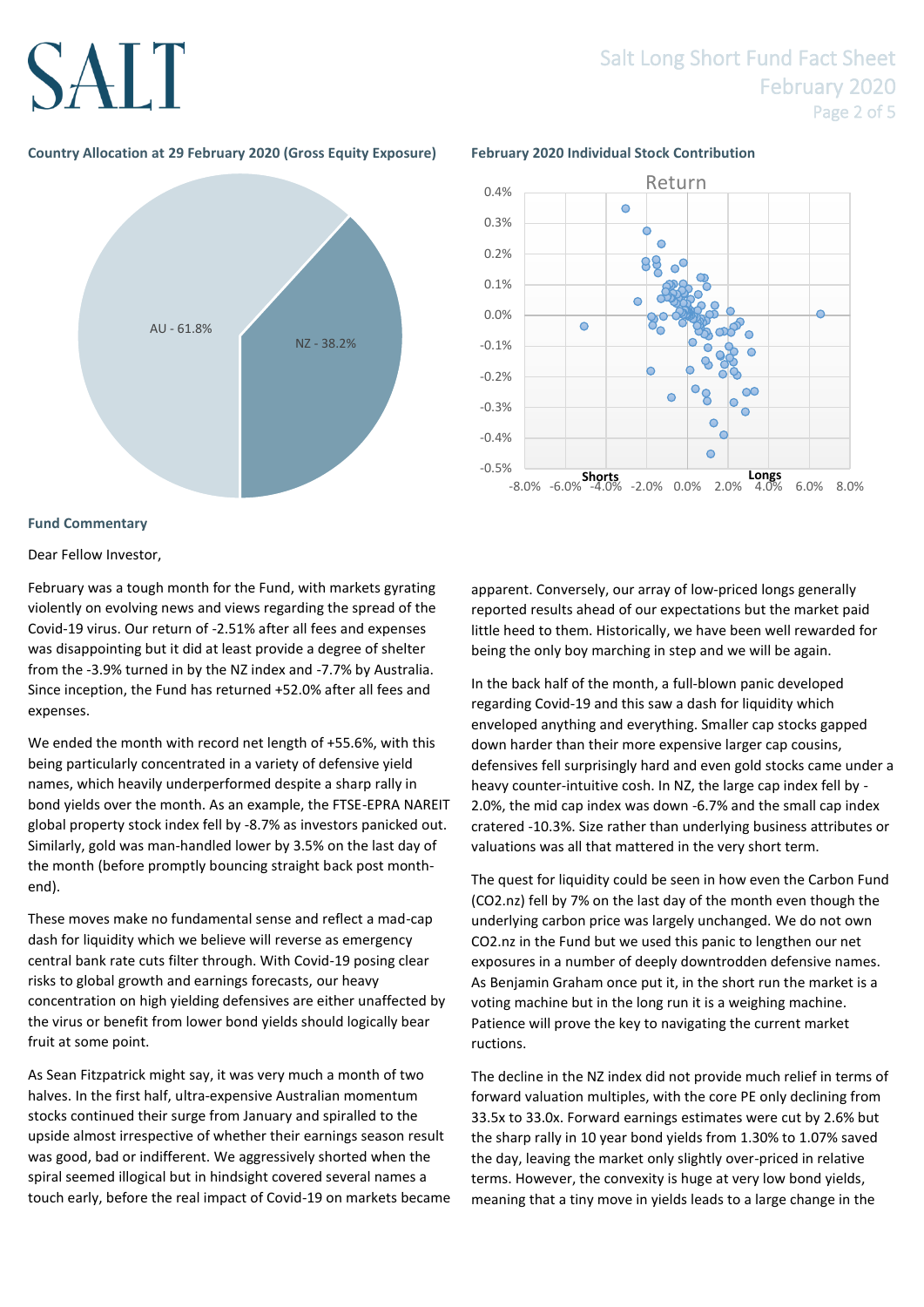"fair" PE. We would take it with a grain of salt and also be conscious that revenue and earnings forecasts will also come under pressure as central banks are doing their darndest to turn everyone into Japan.



The clear opportunity that has been created is in small-mid cap stocks. They were hammered on very light volumes during the month to the degree that the median PE fell from 19.5x to just 17.0x. This is stand-out cheap at current bond yields and we are picking our way carefully through the opportunities created by investors who have run for the hills.

**It is far back in the mists of time since we were last bullish (in 2012 when PE's were 13-14x) but selected small/mid-caps and selected defensives are now stand-out opportunities on valuation grounds.**

With thanks to Shaw & Partners, the table below puts a little perspective on medium to long term equity market performance following major negative events. While acknowledging that Covid-19 initially hit at a time of record market valuations and bullish sentiment, it is notable that markets were almost always higher one month and one year later and they were always higher five years later.

According to Deutsche Bank research, the six-day period it has taken for the S&P500 Index to correct 10% from peak has been the fastest in history, exceeding the previous record in the darkest days of World War One in February 1918. It may not make for a good night's sleep but the pain trade is to be a selective buyer on the big ugly down-days that we are currently experiencing.

Investor sentiment also screams out as being deeply in the troughs of extreme fear. As it is wont to do, the CNN Fear & Greed metric has plunged from record levels of extreme greed in January to the depths of despair in late February.

### Salt Long Short Fund Fact Sheet February 2020 Page 3 of 5

|                                          |                                   | Percent<br>of gain/ | S&P 500 percentage of gain/loss after last reaction date |                 |                  |                   |
|------------------------------------------|-----------------------------------|---------------------|----------------------------------------------------------|-----------------|------------------|-------------------|
| Event                                    | <b>Event reaction dates event</b> | loss during         | 1 month<br>later                                         | 1 year<br>later | 5 years<br>later | 10 years<br>later |
| Fall of France                           | 5/9/40-6/22/40                    | $-182$              | 3.1                                                      | 5.2             | 15.9             | 13.2              |
| Attack on Pearl Harbor                   | 12/6/41-12/10/41                  | $-6.9$              | 4.5                                                      | 16.0            | 18.1             | 17.1              |
| Outbreak of Korean War                   | 6/23/50-7/13/50                   | $-11.1$             | 9.5                                                      | 42.0            | 27.6             | 18.4              |
| Eisenhower heart attack                  | 9/23/55-9/26/55                   | $-6.6$              | 0.1                                                      | 11.8            | 8.5              | 11.6              |
| Cuban Missile Crisis                     | 8/23/62-10/23/62                  | $-9.9$              | 15.5                                                     | 41.1            | 15.8             | 11.0              |
| Kennedy assassination                    | 11/21/63-11/22/63                 | $-28$               | 7.0                                                      | 27.8            | 12.4             | 7.0               |
| U.S. attacks Cambodia                    | 4/29/70-5/26/70                   | $-15.0$             | 6.4                                                      | 49.0            | 9.3              | 9.3               |
| Nixon resigns                            | 8/9/74-8/29/74                    | $-13.4$             | $-6.8$                                                   | 30.6            | 14.6             | 14.6              |
| 1987 stock market crash                  | 10/2/87-10/19/87                  | $-31.5$             | 7.1                                                      | 27.9            | 17.0             | 18.9              |
| Gulf War ultimatum                       | 12/17/90-1/16/91                  | $-28$               | 17.2                                                     | 36.6            | 17.3             | 18.0              |
| Gorbachev coup                           | 8/16/91-8/19/91                   | $-23$               | 3.2                                                      | 14.5            | 15.2             | 14.3              |
| Collapse of Long-Term Capital Management | 8/28/98-9/9/98                    | $-2.0$              | $-2.0$                                                   | 35.8            | 1.8              | 3.7               |
| September 11 terrorist attacks           | 9/10/01-9/21/01                   | $-11.6$             | 11.3                                                     | $-11.1$         | 83               | 3.9               |
| U.S. invades Iraq                        | 3/18/03-3/31/03                   | $-2.1$              | 8.2                                                      | 35.1            | 11.3             | 8.5               |
| Collapse of Lehman Brothers              | 9/5/08-11/20/08                   | $-39.1$             | 18.3                                                     | 48.8            | 21.5             | 15.8              |
| U.S. debt downgrade by S&P               | 8/5/11-10/3/11                    | $-8.0$              | 14.9                                                     | 35.0            | 17.0             |                   |
| 2016 Brexit                              | $6/23/16-6/27/16$                 | $-53$               | 8.5                                                      | 23.5            |                  |                   |
|                                          |                                   |                     |                                                          |                 |                  |                   |

Historical references do not assume that any prior market behavior will be duplicated. Past performance does not indicate future results.

We argued last month that this indicator has a slightly mixed track record at the top but an outstanding track record at the bottom. As can be seen from our net positioning, we are taking note of this indicator and being brave. It is telling us that there is widespread investor capitulation.





Typical of the fear being expressed by global strategy gurus, this comment from an investment bank that shall remain nameless shows how we have plunged into extreme fear and why this has created a contrarian opportunity: "We remain cautious on risk appetite in broader financial markets and expect further downside in risk assets, despite occasional risk squeezes." How useful.

One of the many "joys" of being a fund manager is the need to read widely and become an instant expert on the topic du jour, be it Christchurch earthquakes, Fukushima nuclear fall-out, the politics of Brexit and now we have Covid-19.

Being simple equity investors, we note the analogue from SARS that markets bottomed when the second derivative of the infection rate peaked. This peak has well and truly occurred in China. While one cannot but harbour nagging data doubts, it is clear that China is gradually returning to work. Elsewhere around the globe however, we are still very much in the exponential expansion phase as shown by the chart below.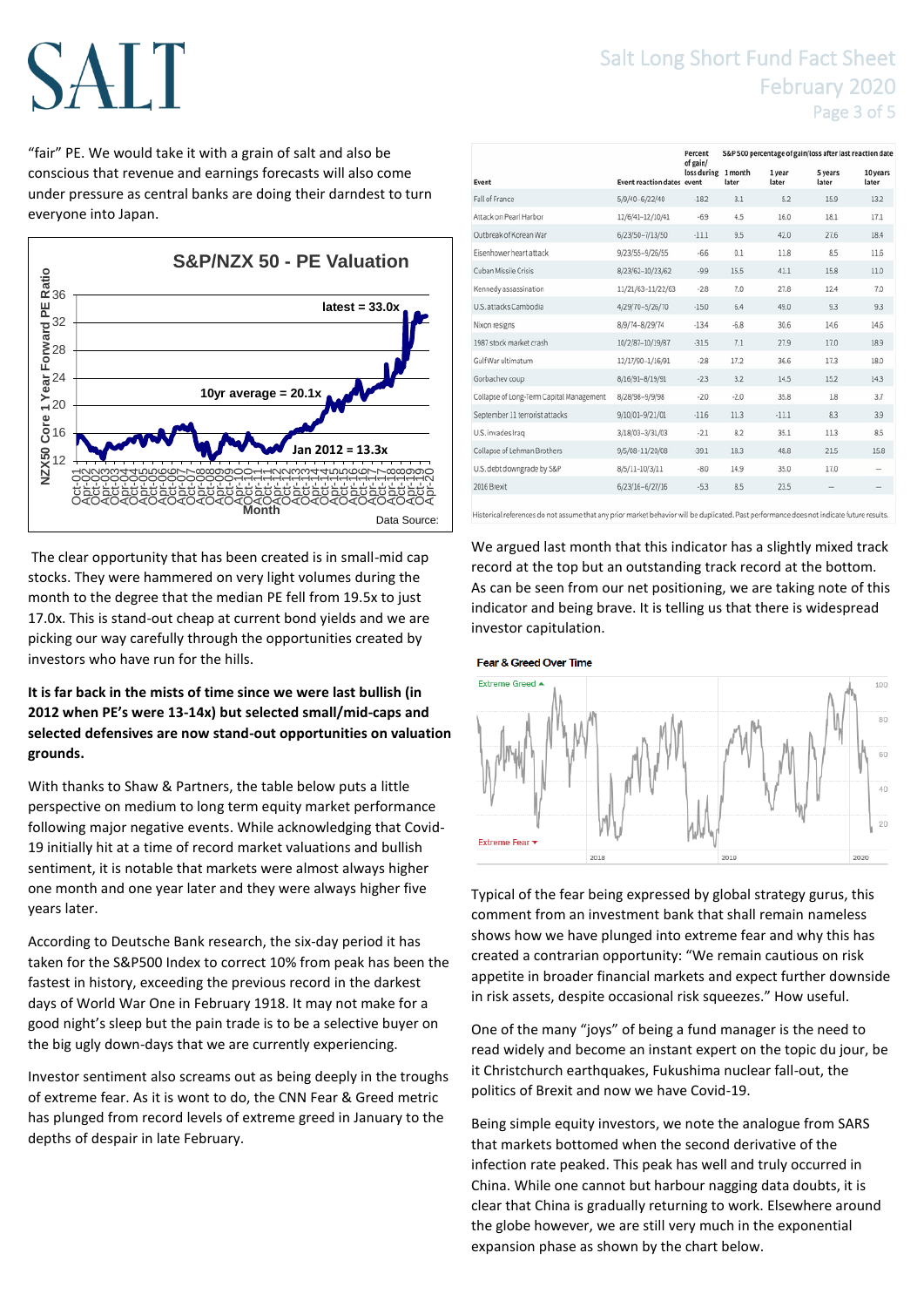

How long will it take to peak? The general view last month was that it would be March /April before we saw a peak in China but this has clearly come a little earlier. It is too early to tell elsewhere but markets will be on a hair-trigger looking to buy the first signs of any peak. One interesting aspect of the virus is that transmission rates in countries where it is winter (China, Italy, Iran) have been far higher than those in hot countries such as Singapore and Thailand. This gives hope that the arrival of more heat and light in the northern summer will sharply lower transmission. With thanks to one expert call, it seems that Covid-19 is an enveloped RNA virus. This means it is enveloped in a protective gel which shields the virus as it spreads around. However, this gel may break down in warmer temperatures and impact the stability of the virus. June can't come soon enough although it perhaps doesn't bode well for NZ /Australia as we are currently registering our early cases ahead of the onset of winter. Wash your hands!

Notwithstanding the fact that Covid-19 is a negative supply side shock that central banks have limited ability to counteract, they have seized the moment and acted with alacrity. Australia cut by 0.25% to 0.50%, the US Fed and Canada both cut by 0.50% to 1.25%, Hong Kong reacted with a HK\$10bn handout of helicopter money to everyone aged over 18, South Korea announced a US\$13bn fiscal stimulus, Malaysia announced a US\$4.7bn package…"I'm turning Japanese, I think I'm turning Japanese, I really think so…."

We expect well-targeted fiscal policy to have more impact than monetary policy. Interest rate cuts will have little impact if firms are producing less and consumers buying less and the velocity of money has collapsed. Moreover, once you get down below a "reversal rate", banks bleed deposits and lend less while those who rely on interest income will need to save more.

However, what lower interest rates and QE-style liquidity provision will almost certainly achieve is another leg-up in financial markets. A quite likely scenario in our view will be for the emergency monetary medicine to persist for a period past the Covid-19 peak, driving markets back to some of their recent extremes.

Signs of excess were everywhere in the first part of the month, to the point that Charlie Munger made the eerily well-timed comment that, *"I think there are lots of troubles coming…there's too much wretched excess*."

Some of our favourite examples included:

- 1. Tesla has traded in a 230% price range so far this year and turns over its market cap every week;
- 2. If that is a little staid for you, Virgin Galactic has traded in a 385% price range in 2020;
- 3. These stocks are so cool that they inspired the ASX to start a technology index (XTX.au) which promptly dropped 4% on day one and is now down 12.5% as this is written;
- 4. The renowned value investor Perpetual made public comments that they plan to de-emphasise value investing;
- 5. Over the first two weeks of the month, US options traders bought \$16bn of speculative calls, which is 60% more than in any period since 2000;
- 6. According to Morgan Stanley, in the three months to mid-Feb, the rolling outperformance of growth versus value was the greatest since May 2008;
- 7. According to JP Morgan, the valuation ratio between low volatility and value stocks was twice as wide as in 2000, while the ratio of tech stock performance relative to energy stocks returned to its prior early 2000 peak.

These anecdotes show how the backdrop was well and truly in place for the fastest ever 10% decline in the S&P500 and other markets globally. However, as the impact of Covid-19 peaks and passes, we strongly suspect that what will be left behind will be a Japanese-style scenario of lower for longer interest rates. This will be awful for banks but wonderful for any security that promises a modicum of sustainable yield. More concerningly, it is also a backdrop that could see high multiple momentum stocks have yet another surge once the current state of investor fear passes.

Returning to the performance of the Fund during the month of February, the return of -2.40% pre fees and tax unsurprisingly saw highly divergent contributions from our longs (-5.42%) and our shorts (+3.02%). We lifted our net length into the weakness over the month to end up at 55.6%, with the large number of longs relative to shorts naturally hurting our "winners to losers" ratio but it still came in at a highly respectable 57%. The problem was that the magnitude of our longs was greater than our shorts and nearly everything fell hard.

Our largest headwind was deeply frustrating in that we had purchased a mid-sized long in a name we formerly disliked (at much higher price levels) in the form of Synlait Milk (SML, -32%). Our thinking was that they had been sold down hard to low multiples, that their result would be adequate, that their land dispute at Pokeno will be solved on acceptable terms and that they will remain a key manufacturer for a2 Milk.